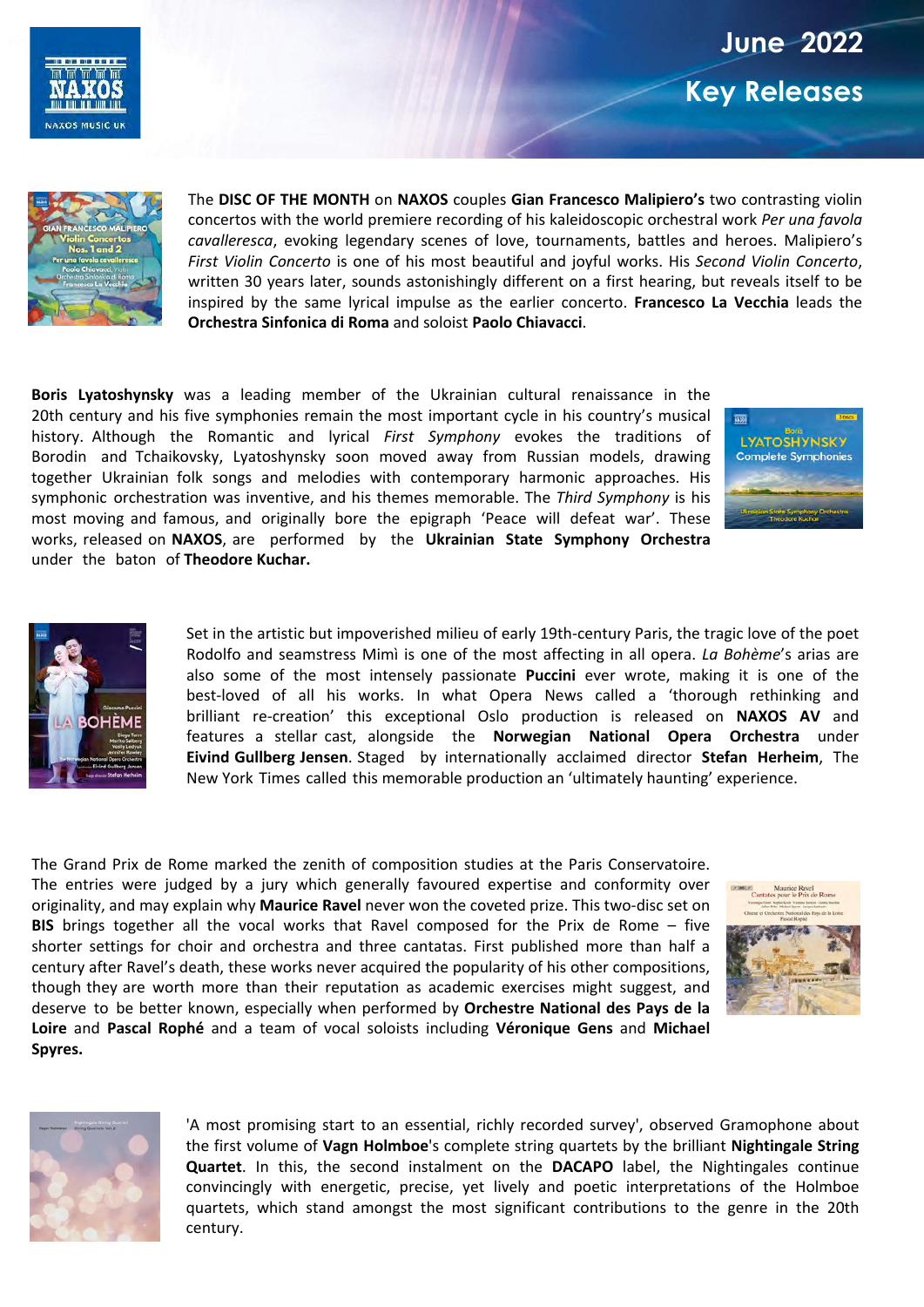

This new release from the **Latvian Radio Choir** and conductor **Sigvards Kļava** on **ONDINE** is devoted to choral works by the legendary American composer and music pioneer **John Cage** (1912–1992), one of the leading figures in 20th Century music. The Latvian Radio Choir ranks among the top professional chamber choirs in Europe and its refined taste for musical material, fineness of expression and luminous sound and have placed the choir firmly on the musical world map. Sigvards Kļava has been music director of the Latvian Radio Choir since 1992.





**OPUS ARTE** releases William Shakespeare's *The Winter's Tale* from the **Royal Shakespeare Company**, reimagined especially for the screen. Directed by **Erica Whyman**, and containing sumptuous music by **Isobel Waller-Bridge**, the play is set across a 16-year span, from the coronation to the moon landings. Considered either as a comedy or a romance, Shakespeare's classic tale contains his most famous and challenging stage direction: 'Exit, pursued by a bear'. King Leontes rips his family apart, but grief opens his heart – this production, described by the Times as 'enchanting', shows the RSC in top form.

When **Herbert von Karajan** conducted **Mozart**'s opera *Don Giovanni* at the Salzburg Festival in 1987 featuring an outstanding cast of singers and the superb **Vienna Philharmonic**, it became a legendary performance of the highest artistic level. The memorable staging was created by **Michael Hampe** and this dream of artistic collaboration made it one of the most superlative performances on record. This production is which now is available for the first time on Blu-ray on the **C MAJOR** label.





**OEHMS CLASSICS** presents a unique exploration of **Johann Sebastian Bach**'s Complete *Suites for Solo Cello*. Performed by **David Stromberg,** these works – released on 2 CDs - are expertly performed on period instruments: the Barockcello and Cello piccolo, enabling Stromberg to create a dialogue with past methods of Bach performance. This album, released in June 2022, is released in celebration of Oehms Classics' 20th anniversary year.

Conductor in Rehearsal is a new series from **BR KLASSIK** highlighting the rehearsal process and orchestral workshop between the late **Mariss Jansons** and his orchestra, **Symphonieorchester des Bayerischen Rundfunks**. This 4-CD release gives an insight into the special collaboration between Jansons and his orchestra. As the second release in this series, this boxset – with narration and introductions from **Friedrich Schloffer** – documents four rehearsals for concerts between the years of 2011 and 2015 in Munich. Jansons leads the orchestra in rehearsals of orchestral masterpieces, featuring **Richard Strauss**' *Ein Heldenleben* and *Don Juan*, **Ludwig van Beethoven**'s *Symphony No. 5 in C minor* and **Jean Sibelius'** *Symphony No. 2 in D major.* 

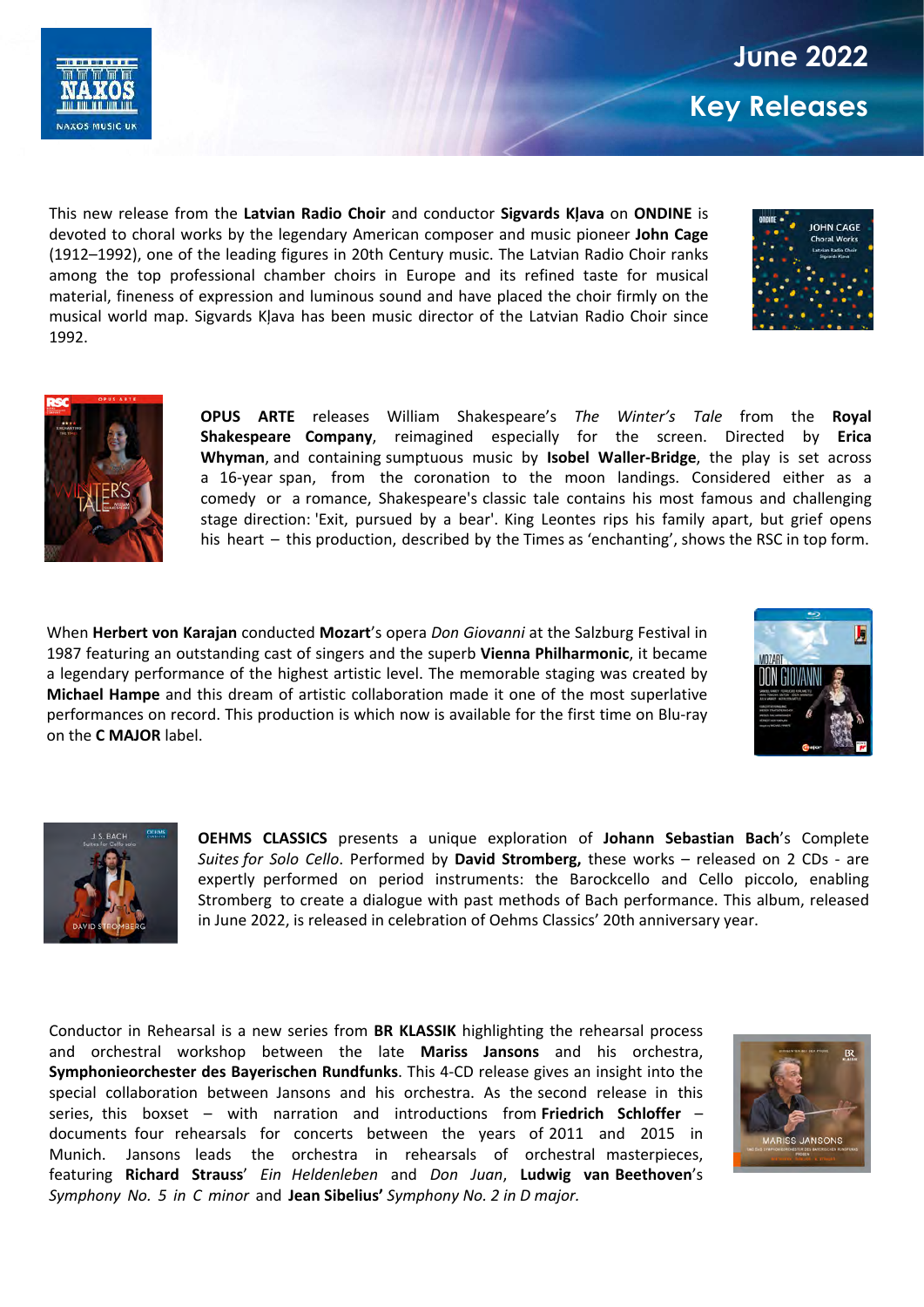## **June 2022 Key Releases**





**Antonio Vivaldi'**s *Four Seasons* is inventively reimagined in this album from **CPO**. This new release features arrangements of the canonical work for solo pan flute and orchestra by **Carlos Pino-Quintana**. While arranging these works, Pino-Quintana was challenged to transfer the technical characteristics of the solo violin part to the pan flute. In the process, the basso continuo harpsichord part was omitted with greater emphasis being placed on the orchestra's expression and musicality. Performed by **Andreea Chira** alongside the **Südwestdeutsches Kammerorchester Pforzheim** led by **Douglas Bostock**, this album displays this baroque masterpiece in a new light.

**SWR CLASSIC's** June release highlight is a 4 CD historical portrait of virtuoso **Christian Ferras** in remastered recordings from the SWR archive. As one of the most important violinists of the 20th century and the child prodigy favourite violinist of Herbert von Karajan, Ferras is most remembered as the violinist filmed shedding tears at the end of the slow movement of Sibelius's Concerto in 1965, and who, tragically took his own life age 49. His captivating playing is showcased in this artist portrait compilation of solo works and chamber music. Including sonatas by **Beethoven**, **Debussy**, **Schumann**, **Ravel** and **Enescu** – with pianist **Pierre Barbizet** – and concertos by **Beethoven**, **Tchaikovsky**, **Brahms** and **Berg**. For these performances, Ferras is joined by esteemed conductors **Hans Müller-Kray**, **Herbert Blomstedt** and **Michael Gielen**.





The powerful aria *"Ebben? Ne andrò lontana"* has been widely performed by renowned sopranos, from Maria Callas to Wilhelmenia Fernandez in the film "Diva". It encapsulates the determination of the protagonist Wally who, in spite of the gender norms of the time, refuses to marry against her will, deciding to isolate herself from society and live alone in the mountains. The passionate opera *La Wally*, composed by **Alfredo Catalani** and based on a novel by Wilhelmine von Hillern, is the **UNITEL EDITION** release for this June. It features conductor **Andrés Orozco-Estrada** at the helm of the exceptional **Wiener Symphoniker**, with soprano **Izabela Matula** stepping up masterfully to the main role.

This June **DYNAMIC** present a production of **Gaetano Donizetti**'s opéra comique *La fille du regiment*, recorded in the hometown of the Italian composer and in a setting entirely dedicated to his music: the **Orchestra Donizetti Opera** playing at the Teatro Donizetti in Bergamo, during the Festival Donizetti Opera 2021. It features distinguished conductor **Michele Spotti**, who cleverly preserves the grace of Donizetti's refined orchestration even in the most rhythmically marked sections. He is joined by an extraordinary singing cast, led by the shining voice of soprano **Sara Blanch** as Marie, capable of performing the famous high-notes of this role with remarkable easiness.